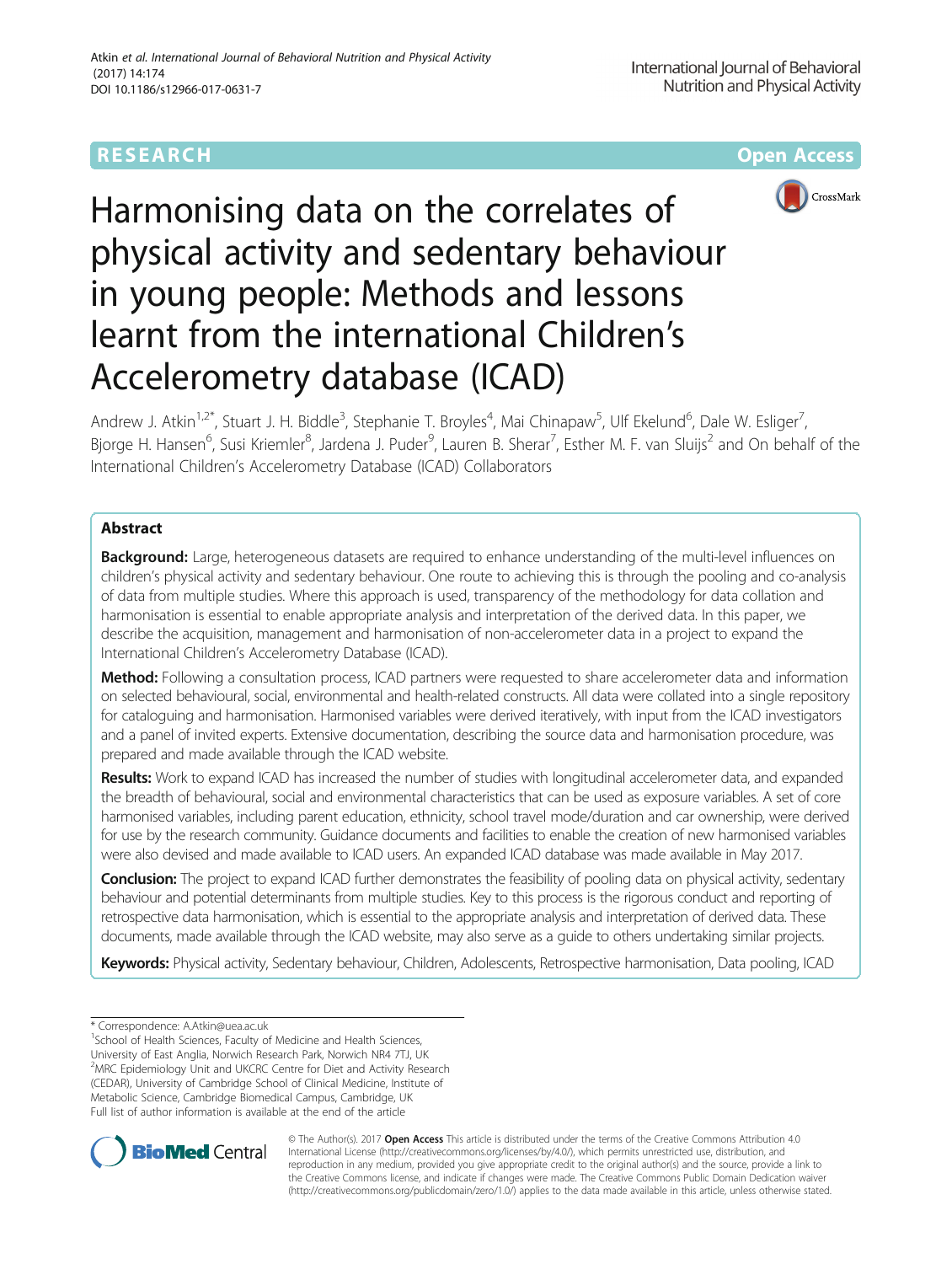# Background

Much has been written of the need for very large-scale studies in contemporary epidemiology and public health. [[1](#page-10-0)–[4\]](#page-10-0) Often the discussion is framed in the context of genomic research and the exploration of geneenvironment interactions, but many branches of science, including behavioural epidemiology, will benefit from having data on very large numbers of participants. Larger samples typically increase exposure heterogeneity and enhance our ability to explore complex interactions (effect modification) amongst (multi-level) exposures. These qualities are pertinent to the study of physical activity and sedentary behaviour in young people, considered as either determinants of health (exposure) or as targets for behaviour change interventions (outcome). Relative to the adult population, heterogeneity in anthropometric and cardiometabolic health markers is reduced in young people, thus large samples are required to identify the small, but potentially important, associations with components of physical activity. [[5](#page-10-0), [6](#page-10-0)] Moreover, current understanding of the determinants of physical activity and sedentary behaviour is limited by a reliance on single-country, relatively small studies that lack exposure heterogeneity and the statistical power required to explore interactions amongst factors from different levels of the ecological model. [\[7](#page-10-0), [8](#page-10-0)]

One response to the need for larger-scale epidemiological studies has been to establish new cohorts, such as UK Biobank [\[9](#page-10-0), [10](#page-10-0)] or the Kadoorie Biobank [\[11, 12](#page-10-0)], which have collected detailed genetic and phenotypic information on many thousands of participants and followed them over time. As these resources mature they will provide invaluable scientific insight into a range of complex outcomes, but such studies require significant financial investment, are logistically complex and limited in scope by the need to manage participant burden. Moreover, most of these new cohorts focus exclusively on the adult population, with efforts to conduct studies of a similar scale in young people, through the formation of new birth cohorts for example, proving to be extremely challenging. [[13](#page-10-0), [14](#page-10-0)] An alternative approach has been to establish multiple smaller, geographically diverse cohorts in parallel, with each study site using a common methodology, either in its entirety or within specific topic areas. [\[15](#page-10-0)–[17\]](#page-10-0) This approach serves to limit the burden within each study centre and increases sample heterogeneity but requires consensus amongst collaborators regarding methodology and, again, requires significant financial investment to support data collection. A common limitation of both strategies outlined above is that it can take many years for new cohorts to mature and realise their potential through longitudinal data on both exposures and outcomes. A third option is to combine information from existing studies,

sometimes referred to as data pooling. This strategy seeks to maximise heterogeneity and statistical power by combining data from selected studies in such a way that enables simultaneous analysis through one- or two-stage individual participant meta-analysis, details of which can be found elsewhere. [\[18](#page-10-0)] It offers a route to meeting the demands of contemporary epidemiology in a shorter timeframe than that needed to establish a new cohort and with reduced financial and logistical demands relative to primary data collection. It also serves to maximise funders' return on their investments through better use of existing data. Data pooling has been widely employed in some fields of research [\[19\]](#page-10-0) but has been used less frequently in the physical activity domain, particularly with young people. [[20, 21\]](#page-10-0)

A growing body of literature is emerging to address the myriad legal and methodological challenges presented by pooling data across studies, much of which has emanated from the Maelstrom Research collaboration. [[19, 22](#page-10-0)–[29\]](#page-11-0) A key challenge lies in the administration and management of data from multiple studies, the complexity of which will vary depending upon whether the data are physically relocated to a central repository, for example, or retained within the host institution. Perhaps the most frequently discussed consideration relevant to data pooling, however, is the derivation of analytical variables that are comparable, or at least more comparable, across contributing studies, a process known as data harmonisation. [[19, 21,](#page-10-0) [27](#page-11-0), [30](#page-11-0)] Central to the harmonisation process is a judgement on whether data from contributing studies are 'inferentially equivalent', meaning that the constructs assessed are sufficiently comparable in their format, function or meaning. This requires consideration not just of whether data *can* be combined, but whether it should be combined. As noted above, some research teams choose to apply a common methodology across multiple studies or study centres in order to promote comparability of data at the point of collection; this is known as prospective harmonisation. In contrast, retrospective harmonisation refers to a process where efforts to foster comparability are initiated subsequent to data collection, such as through the pooling of data from studies that were hitherto distinct. Judgements relating to the potential for deriving harmonised variables across studies, and what format they might take, impact upon the types of research questions that can be addressed. In addition, these decisions influence how analytical results should be interpreted and applied by researchers, practitioners and policy-makers. Transparency in harmonisation methodology, therefore, is essential to evaluating the validity of results obtained from pooled data analyses and exploring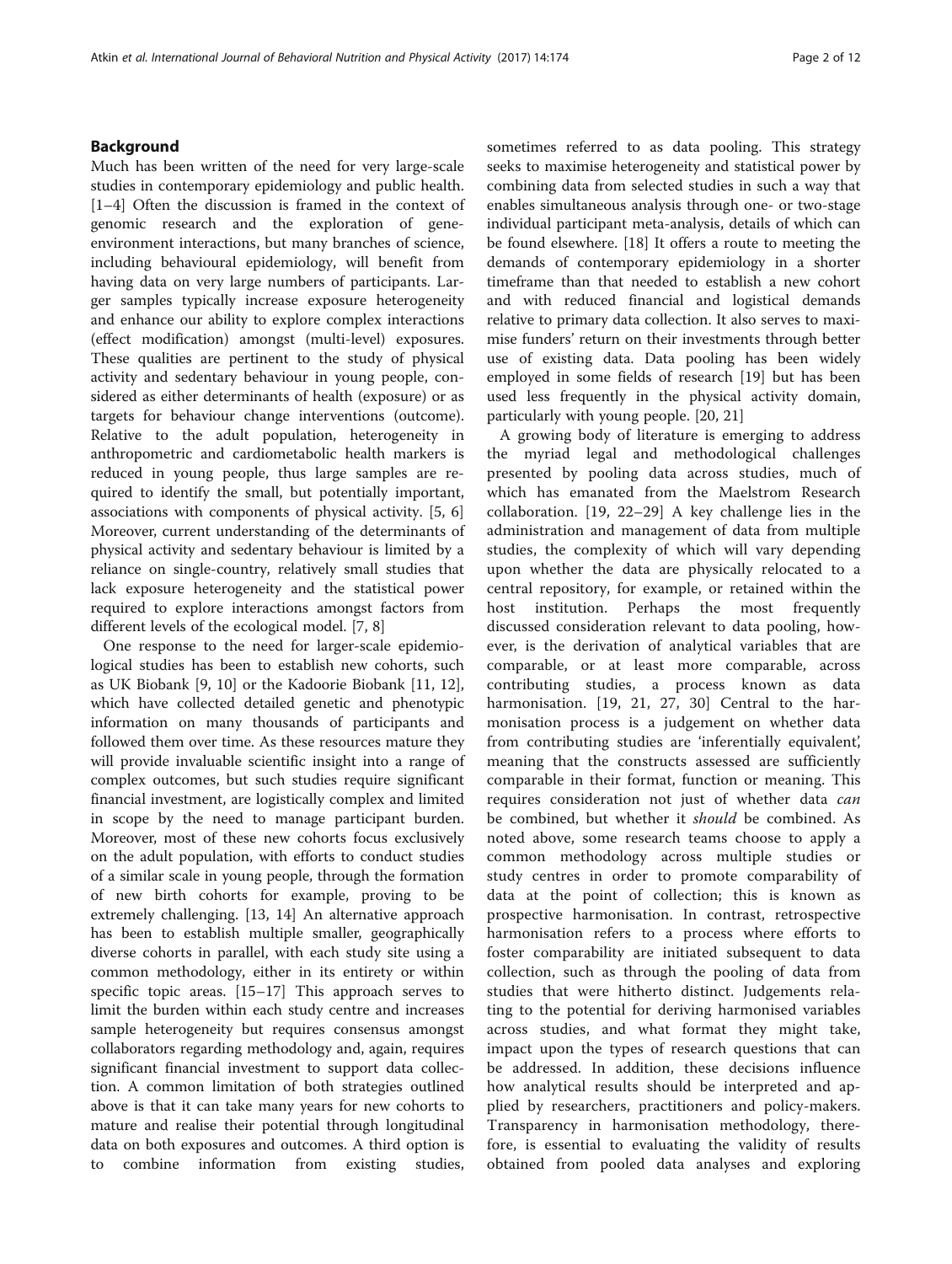their implications for subsequent research or policy. It also facilitates evidence synthesis and replication of analyses, but it is often lacking or insufficient. [\[19](#page-10-0)]

The International Children's Accelerometry Database (ICAD) is a large, multi-country data pooling project, concerned with understanding the distribution, determinants and health impacts of objectively measured physical activity in young people  $(\leq 18$  years). [\[31\]](#page-11-0) ICAD draws together studies conducted in Europe, North and South America and Australia, all of which measured physical activity in young people using the Actigraph (Pensacola, FL) accelerometer. Given its scale and geographic diversity, ICAD is a potentially valuable resource to enhance our understanding of the correlates and determinants of physical activity and sedentary behaviour in young people. This evidence is essential to inform the design of effective behaviour change interventions, but much of the existing literature on this topic is drawn from single-country, cross-sectional studies that relied on self- or proxy reports of the outcome and addressed only a limited set of exposures. [[8,](#page-10-0) [32](#page-11-0)–[34](#page-11-0)] As detailed below, a key aim of the project to expand ICAD was to add more data on the personal, social and environmental factors that might influence children's physical activity and sedentary behaviour in order the strengthen this evidence base.

The objective of this paper is to describe the data management and harmonisation methodology of ICAD and reflect upon the administrative, logistical and conceptual challenges that characterise work of this nature. More specifically, the paper aims to: 1) provide an overview of the development of ICAD and recent work to expand it; 2) summarise the methods for collating, cataloguing and managing ICAD data; 3) describe procedures for the harmonisation of non-accelerometer data (including examples); 4) discuss future directions for ICAD as a resource, including technical and operational considerations. Our primary focus is on the treatment of the nonaccelerometer data in ICAD, as this has not been described previously in depth. This paper is complimentary to a previous publication describing the design and methods of ICAD, which focussed predominantly on the processing of accelerometer data. [\[31\]](#page-11-0) It should be noted that all accelerometer data contained within ICAD were reprocessed in 2015/16, with some amendments to the protocol used previously. Updated details on the processing of the accelerometer data is available from the ICAD website (<http://www.mrc-epid.cam.ac.uk/research/studies/icad/>).

# Methods

#### ICAD – Background, oversight and access

A collaboration between the Medical Research Council (MRC) Epidemiology Unit and the universities of Bath and Bristol, ICAD was established in 2008 with funding

from the UK National Prevention Research Initiative. Building upon the increasing use of accelerometry in physical activity research, ICAD was devised to enhance understanding in 3 key areas: 1) Levels and patterns of physical activity in children from diverse, social and geographic backgrounds; 2) social, cultural, ethnic and geographical determinants of physical activity; 3) doseresponse relationships between components of physical activity and a range of health outcomes. Twenty studies were recruited to join ICAD and deposited data for processing between September 2008 and May 2010. All provided a signed agreement for the inclusion of study data in ICAD. The pooling strategy required all contributors to submit raw (unprocessed) accelerometer data and related non-accelerometer files, along with accompanying questionnaires and protocols, to a single location for processing and merging. As a minimum, partners were required to share their accelerometer data and information on participants' sex, age, height and weight, but were free thereafter to submit as much or as little additional data as they wished. Background information and details on the processing of accelerometer data for this iteration of ICAD has been reported previously. [[31](#page-11-0)]

Currently, day to day management and administration of ICAD is undertaken by the Working Group (AJA, UE, DWE, BHH, LBS, EMFvS), comprising representatives from the University of East Anglia, Loughborough University, the Norwegian School of Sport Sciences and the MRC Epidemiology Unit. Scientific oversight is provided by the Steering Committee, which comprises representatives from all contributing partners and the Working Group. The MRC Epidemiology Unit (University of Cambridge, UK) manages the database and data releases. Through a managed application process, ICAD data are available for use by any bona fide researcher. [[35](#page-11-0)] Further details on the management of ICAD, contributing partners and the application process are available on the ICAD website [\(http://www.mrc-epid.cam.ac.uk/research/](http://www.mrc-epid.cam.ac.uk/research/studies/icad/) [studies/icad/\)](http://www.mrc-epid.cam.ac.uk/research/studies/icad/).

### ICAD 2 – Expanding the database

The first iteration of ICAD contained relatively little information on the personal, social and environmental factors that might interact to influence children's activity. To address this limitation, and strengthen its capacity for the conduct of longitudinal analyses more generally, a project to expand ICAD was initiated in 2014. The expansion focussed on existing ICAD studies, who were invited to submit any additional waves of data that had been collected in their study and data on a broader range of personal, social and environmental characteristics. A shortlist of constructs that were considered potentially valuable additions to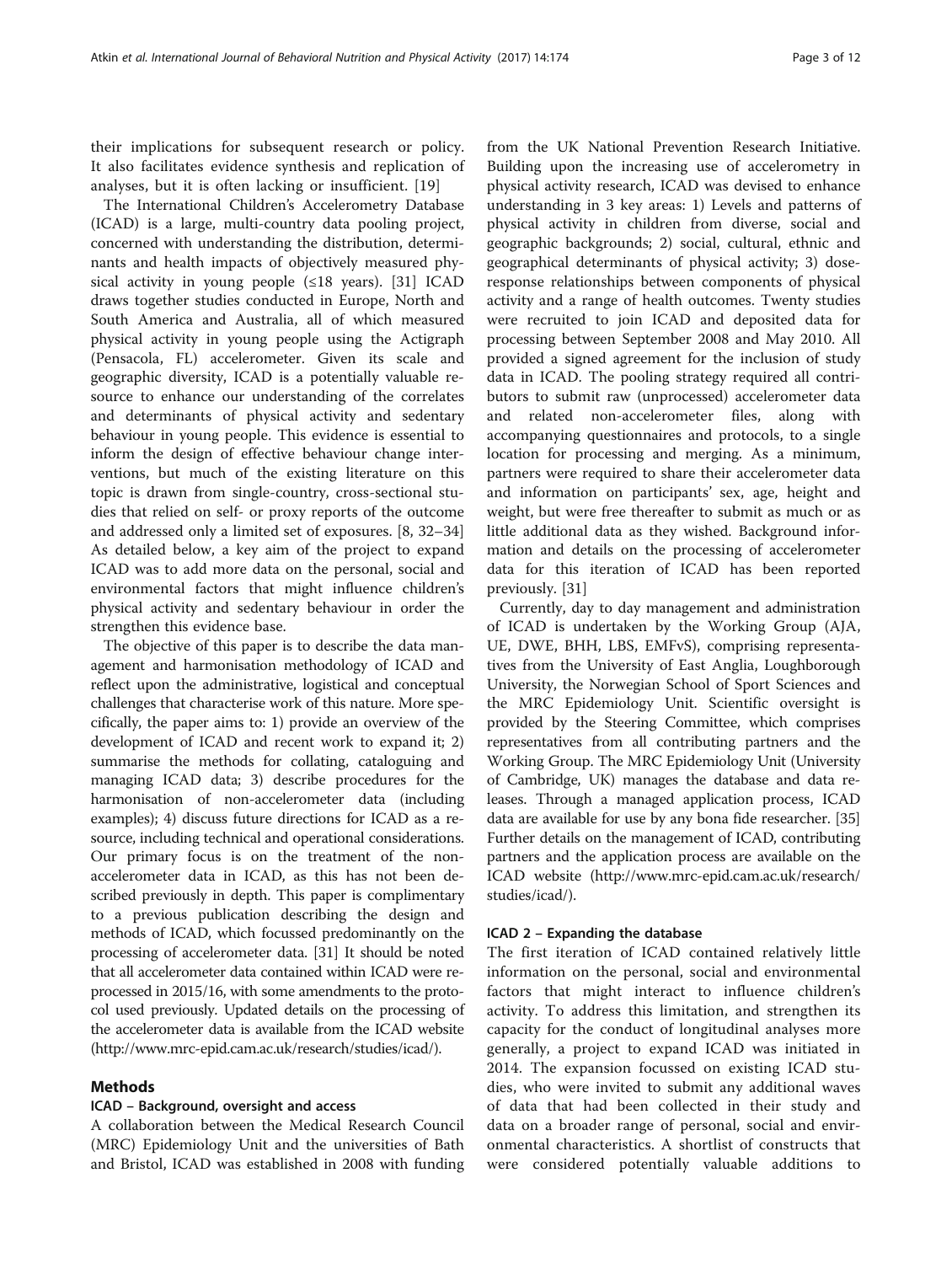ICAD was prepared by the Working Group and subsequently circulated to a panel of invited experts (SJHB, STB, MCAP) and the Steering Committee for feedback, amendments and additions. Additional constructs requested for inclusion in ICAD are listed in Table 1. Constructs were defined in broad terms in order to encourage partners to share all potentially relevant variables on each construct.

To facilitate data sharing, summary documents were prepared for each study, detailing what data had been submitted to ICAD at its inception. This document, along with details of the additional variables of interest and instructions for data transfer, was emailed to each study partner and a nominated data manager or co-investigator where appropriate. Partners were also requested to share all relevant supporting material, such as study protocols, standard operating procedures and questionnaires, to inform data cataloguing and harmonisation. Partners were under no obligation

to share additional data, and were free to submit as much or as little as they felt appropriate. Data requests were circulated during the second half of 2014 through early 2015 and submission of new data accepted up to the end of 2015. Data cataloguing, processing and harmonisation was undertaken throughout 2016, with a new database released in spring 2017.

# Data management

We requested that accelerometer data were transferred as raw (unprocessed) files, in order that all accelerometer data could be reprocessed under a common protocol. No specification was made for the format of other accompanying data. Following initial checking and storage, two separate teams led on the management and processing of the accelerometer (BHH, LBS, UE, DWE) and nonaccelerometer data (AJA, EMFvS). Accelerometer data were processed using KineSoft version 3.3.80 (KineSoft,

Table 1 Social, behavioural and environmental variables added to ICAD database

| Domain                                            | Construct                                 | Description                                                              |  |  |
|---------------------------------------------------|-------------------------------------------|--------------------------------------------------------------------------|--|--|
| Home and family                                   | Parental composition                      | Number of parents/quardians living at home.                              |  |  |
|                                                   | Internet access                           | Availability of internet in the family home.                             |  |  |
|                                                   | Number of televisions                     | Number of televisions in the family home.                                |  |  |
|                                                   | Garden                                    | Access to a garden at home.                                              |  |  |
|                                                   | Home location                             | City, County/State, Urban/Rural.                                         |  |  |
| Physical activity - behaviour and correlates      | Sport and organised physical<br>activity  | Child's participation in sport or other organised physical activities.   |  |  |
|                                                   | Physical activity self-efficacy           | Child's self-efficacy for engaging in or increasing physical activity.   |  |  |
|                                                   | Parent support for physical activity      | Mother/Father/Guardian support for child's activity.                     |  |  |
|                                                   | Peer support for physical activity        | Peer support for child's activity.                                       |  |  |
|                                                   | Parental physical activity                | Mother/Father/Guardian physical activity level.                          |  |  |
| Sedentary behaviour - behaviour and<br>correlates | TV in the bedroom                         | Presence of a television in child's bedroom.                             |  |  |
|                                                   | Computer in the bedroom                   | Presence of a computer (inc. video games machine) in child's<br>bedroom. |  |  |
|                                                   | Sedentary behaviour self-efficacy         | Child's self-efficacy for reducing sedentary behaviours                  |  |  |
|                                                   | Parent support for sedentary<br>behaviour | Mother/Father/Guardian support for child's sedentary behaviour.          |  |  |
|                                                   | Peer support for sedentary<br>behaviour   | Peer support for child's sedentary behaviour.                            |  |  |
|                                                   | Parental television viewing               | Mother/Father/Guardian time spent watching television.                   |  |  |
|                                                   | Parental computer use                     | Mother/Father/Guardian time spent using a computer.                      |  |  |
| School factors and other behaviours               | Physical education                        | Child's engagement in physical education at school.                      |  |  |
|                                                   | School start/end time                     | Start/end time of child's school day.                                    |  |  |
|                                                   | Sleep duration                            | Child's sleep duration.                                                  |  |  |
|                                                   | Fruit and vegetables                      | Child's consumption of fruits and vegetables.                            |  |  |
|                                                   | Sugar sweetened beverages                 | Child's consumption of sugar sweetened beverages.                        |  |  |
|                                                   | Breakfast consumption                     | Whether or not child eats breakfast.                                     |  |  |

Only constructs added to ICAD as part of the expansion project are detailed here. A complete listing of all constructs available in ICAD is provided on the ICAD website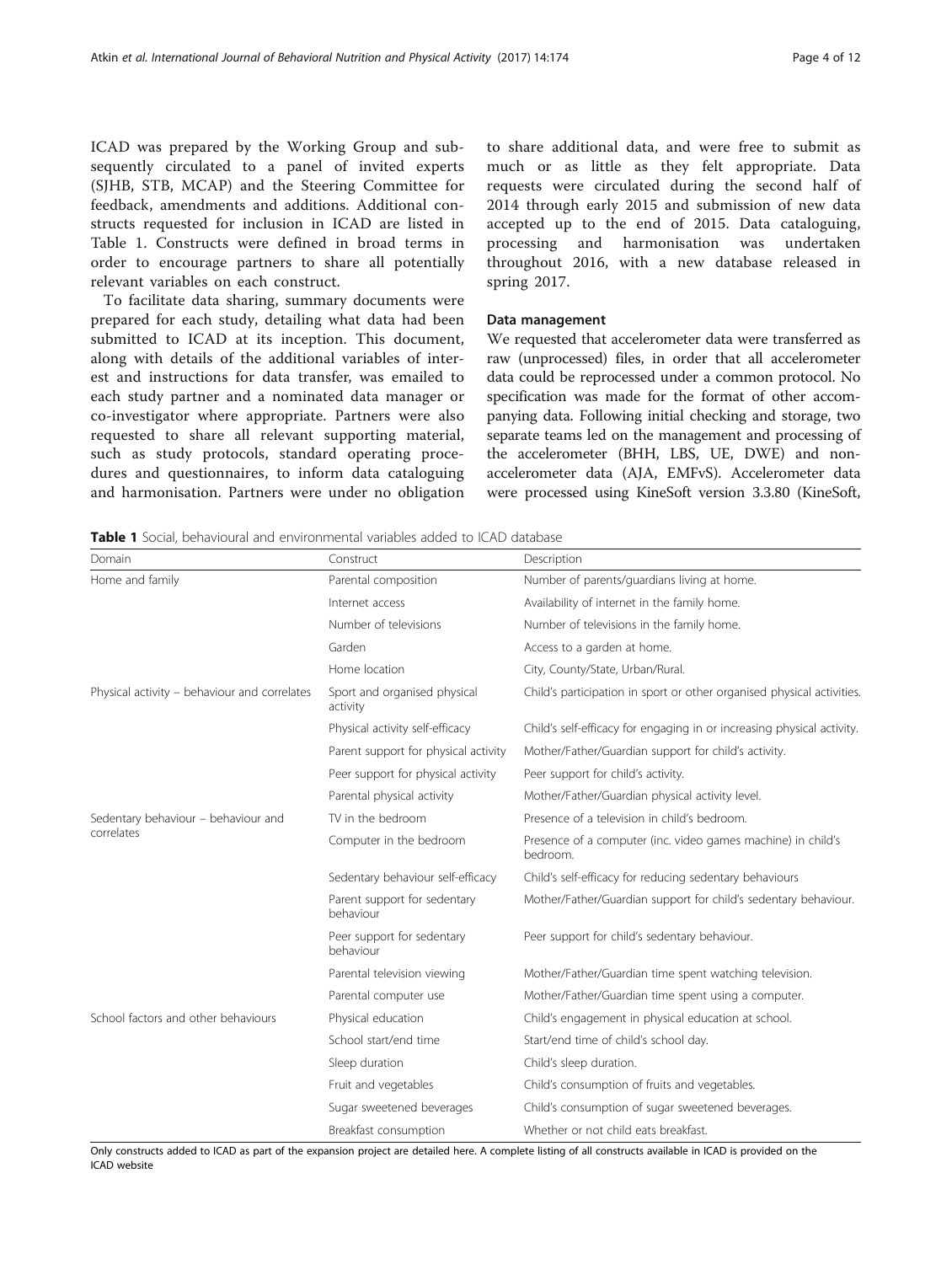Loughborough, United Kingdom). All non-accelerometer data were converted to STATA .dta 'wide' format master files (one row per participant). Where relevant, a prefix was added to variable names to indicate their time of assessment (e.g.  $W1_X =$  variable X at wave 1;  $W2_X =$ variable X at wave 2, etc.).

To inform harmonisation of the non-accelerometer data, a data dictionary was created for each study. Using a pre-prepared Microsoft Excel template, the following information was recorded for each variable: name, short label, detailed description, unit (e.g. cm, kg, mmHg), and format (e.g. continuous, categorical). The detailed description section included an extended description of the construct being assessed, the method of measurement, and category labels where appropriate. Identification numbers were assigned at the study and variable level to facilitate searching and corrections to be made. Each variable was assigned to a unique 'variable group', which identified the underlying construct to which it related. This was applied uniformly across all studies, enabling us to efficiently identify all variables that related to a particular characteristic. For example, all variables relating to child's mode or duration of travel to school were tagged 'School\_travel'. Upon completion, each study template was uploaded to a single Microsoft Access database. The Access query function allowed for efficient and accurate extraction of specific batches of variables, identified using the variable groupings. Harmonised variables were created initially within each study master file and subsequently combined (appended) to create a single data file for data release (harmonisation procedures described below). The data dictionary of harmonised ICAD variables is accessible from the ICAD website (<http://www.mrc-epid.cam.ac.uk/research/studies/icad/>).

# ICAD harmonisation procedures for non-accelerometer data – An overview

In recognition of the time constraints of the Working Group and the likely personal preferences for harmonisation decisions of prospective users, an a-priori decision was made to create harmonised variables only for a sub-group of available constructs. The selection was based on specific research questions of interest to the Working Group and constructs which were considered to be most valuable to a wide range of prospective users of the updated database (e.g. as confounding variables). The shortlist included socio-demographic characteristics, a small number of candidate determinants of physical activity / sedentary behaviour and a range of anthropometric and metabolic factors. For each construct, information on relevant variables and methodology for all contributing studies was extracted from the data dictionary.

Data dictionary information was reviewed to establish consistencies (and inconsistencies) in the data across studies, and thus determine the potential for deriving harmonised variables. Although different from one construct to the next, key considerations here included: timeframe of assessment (e.g. proximity to accelerometer deployment, number of waves of assessment), data resolution (e.g. categorical vs. continuous), construct equivalence (pertinent for latent or multi-dimensional constructs), data source (indirect vs direct, objective vs subjective measures) and respondent (child- vs. parentcompleted questionnaire). These considerations, amongst others, are discussed in the example below. Where a study collected data on a single construct from multiple sources (e.g. child *and* parent reported sex), an order of preference was established, along with procedures for dealing with missing or inconsistent data. As a general principle, we sought to create multiple harmonised variables for each construct, balancing the often competing demands of resolution and coverage (number of included studies). This enabled us to create higher resolution variables that made best use of detailed data where it was available and lower resolution variables that allowed for inclusion of the largest number of studies possible. This approach also allowed us to create harmonised variables to reflect the different components of multi-dimensional constructs, such as mode and duration of travel to school.

The complexity of the harmonisation process varied greatly dependent upon the particular characteristics of each construct. For anthropometric, metabolic and some demographic variables (e.g. age, sex), where there was general consistency in definition and assessment, harmonisation was conducted solely by the Working Group. For constructs that were deemed to be more conceptually or methodologically complex (e.g. ethnicity, car ownership, school travel, parent education) harmonised variables were created following an iterative process, with contributions from the Working Group, self-selected members of the Steering Committee (SK, JJP), and our panel of invited experts. The iterative process included four stages. First, one researcher proposed and derived an initial set of harmonised variables for each construct. Detailed documentation summarised the content and format of study-level data, reasons for exclusion of particular studies (or waves within studies) and any processing or recoding required to create the harmonised variables. Following circulation, all feedback was reviewed and amendments made to the format or procedure for creating harmonised variables as appropriate. Relevant documentation was updated and circulated to all parties for final review after which further amendments were made where necessary.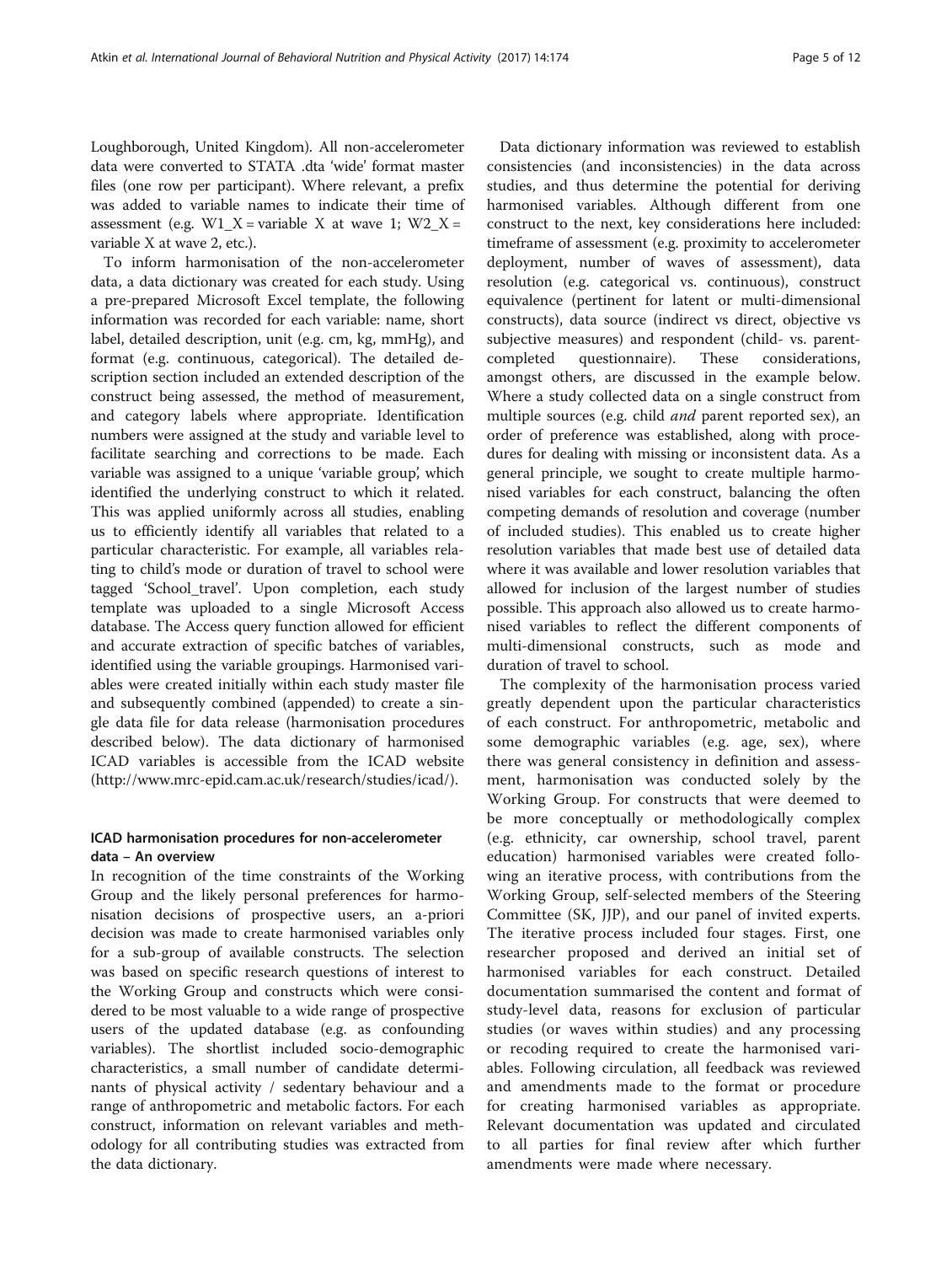Detailed documentation was created to describe the data harmonisation process. This included information on the characteristics of the data provided by each study, a description of the harmonised variables created, lists of included/excluded studies/waves (along with relevant justification) and information about how multiple data sources and missing data were dealt with. Study specific notes were also produced, allowing for a more detailed explanation of unique design or methodology issues and how they were addressed. Lastly, tables were prepared to detail any study/wave-specific processing or recoding undertaken. Harmonised variables were created using algorithmic transformation or simple calibration methods. [[19\]](#page-10-0). All harmonisation documentation is available on the ICAD website ([http://www.mrc-epid.cam.ac.uk/re](http://www.mrc-epid.cam.ac.uk/research/studies/icad/)[search/studies/icad/](http://www.mrc-epid.cam.ac.uk/research/studies/icad/)data-harmonisation).

# Results

# Data harmonisation example - school travel mode and duration

The journey to school is a potentially important opportunity for children to accumulate physical activity. [[36\]](#page-11-0) Key research questions related to school travel include: "Do children who use active modes of travel to school accumulate more physical activity?" and "Is a change in travel mode associated with changes in physical activity?". Information on school travel was requested when ICAD was first established but only a small number of studies  $(n = 8)$  provided this data. Additional data on school travel were requested, and received, as part of the expansion project. In this section, we outline the process and key considerations that informed the creation of three harmonised variables relating to school travel.

Fourteen studies (60%) provided data on one or more dimension of school travel (e.g. travel mode, duration, frequency). Seven studies provided data for two or more time points, and data were available for 25 study-waves in total. Information was collected by child-report in seven studies, by parent-report in four studies and three studies collected information by both child- and parentreport, either changing between waves or simultaneously from both within a single wave. In the latter case, parent-reported data were used preferentially as this was considered more likely to be reliable across all age ranges. Data referred to travel mode, frequency, duration and either the journey to or from school (or both), but few studies had information on all dimensions. Where information was available on both the journey to and from school, data on travel to school were used preferentially as this was reported most commonly across contributing studies.

Initial review highlighted the potential to create three harmonised variables; two regarding mode of travel and one describing duration of the journey (Table 2). Data from 11 studies (21 waves) were deemed suitable for inclusion in the categorical variable ICAD\_SchoolTravel1. Four study-waves were excluded from this variable because the questionnaire items used referred only to walking or cycling to school, omitting other modes of travel such as car or bus. For these studies, we inferred that a response of no walking or cycling to school indicated that they used a non-active travel mode. Accordingly, all study-waves ( $n = 25$ ) were included in the binary harmonised variable (ICAD\_SchoolTravel2) which included only active / non-active travel mode categories. Eight studies provided information on duration of the journey to school, hence fewer data (8 studies, 13 waves) are included in the final harmonised variable (ICAD\_SchoolTravel3).

An overview of the source data and process for creating ICAD\_SchoolTravel2 and ICAD\_SchoolTravel3 is provided in Tables [3](#page-6-0), [4](#page-6-0), and [5](#page-7-0) using illustrative data from the SPEEDY, KISS and Ballabeina studies. [[37](#page-11-0)–[39](#page-11-0)] The harmonised variables were created by collapsing categories in the source data or applying the appropriate thresholds to create categories from a continuous variable. For the SPEEDY study (waves 1 and 3), the questionnaire addressed school journey duration by walking and cycling separately but requested a combined estimate of journey duration if the participant travelled by bus or car. Therefore, responses for ICAD\_SchoolTravel3 are provided only for those who indicated that they walked or cycled to school. In Ballabeina, information on the duration of the school journey was

Table 2 Overview of school travel harmonised variables

| Name                                                  | Response categories                                                 | Summary statistics    |                   |   |  |
|-------------------------------------------------------|---------------------------------------------------------------------|-----------------------|-------------------|---|--|
| Description                                           |                                                                     | <b>Studies</b><br>(n) | Waves (n studies) |   |  |
|                                                       |                                                                     |                       |                   |   |  |
| ICAD SchoolTravel1.<br>Mode of travel to school.      | Walk, Cycle, Public transport, Car, Other, Missing                  |                       |                   | 4 |  |
| ICAD SchoolTravel2.<br>Mode of travel to school       | Active mode of travel, Other mode of travel, Missing                | 14                    |                   |   |  |
| ICAD SchoolTravel3.<br>Duration of journey to school. | Less than or equal to 5 min, 6–15 min, More than<br>15 min, Missing | 8                     |                   |   |  |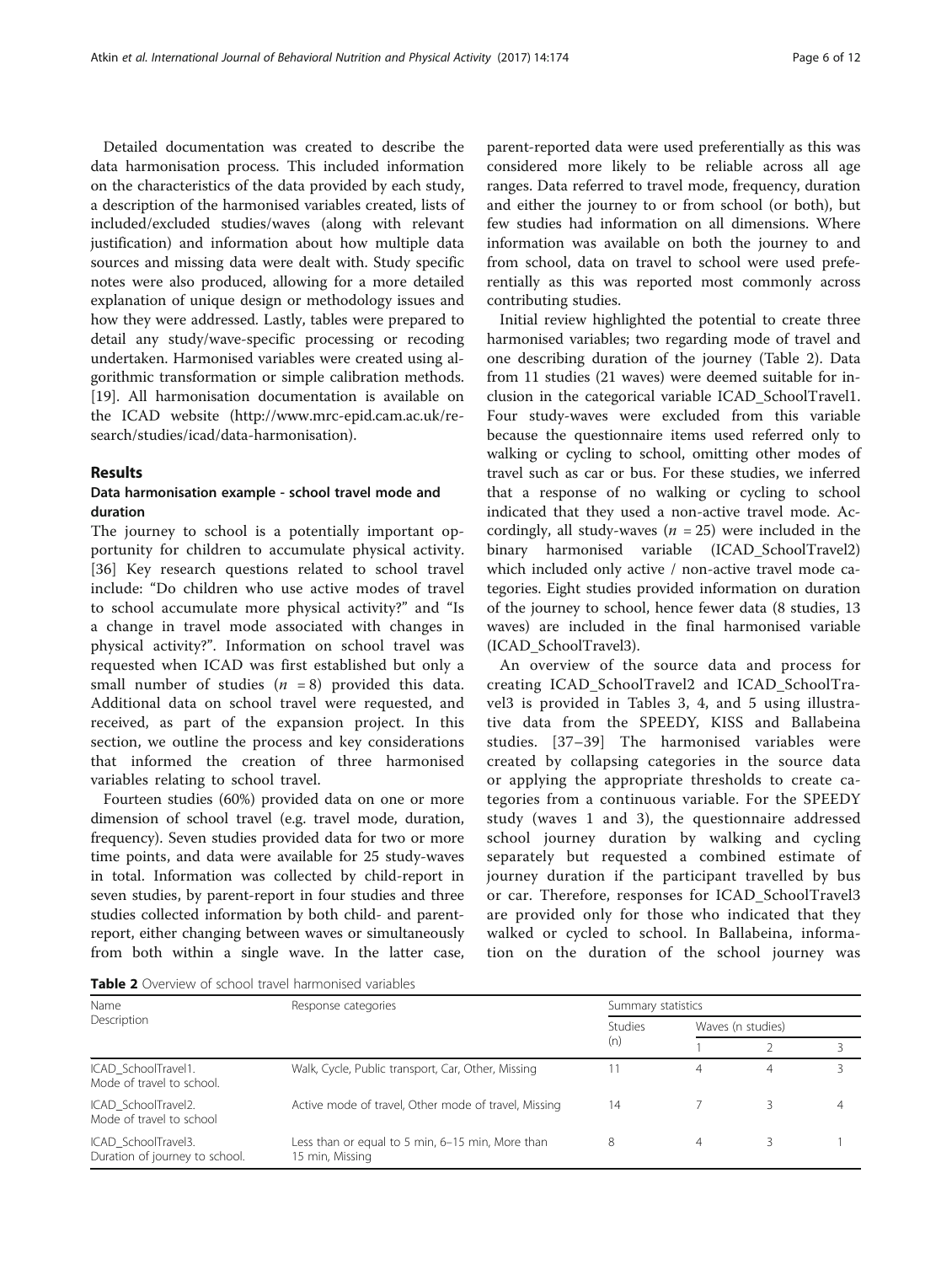|                    | <b>SPEEDY</b>                                                                                                                                                                                                        | <b>KISS</b>                                                                                                                                                                                                                                    | Ballabeina                                                                                                              |
|--------------------|----------------------------------------------------------------------------------------------------------------------------------------------------------------------------------------------------------------------|------------------------------------------------------------------------------------------------------------------------------------------------------------------------------------------------------------------------------------------------|-------------------------------------------------------------------------------------------------------------------------|
| Respondent         | Child-reported.                                                                                                                                                                                                      | Parent-reported. Translated from German.                                                                                                                                                                                                       | Parent-reported. Translated<br>from French/German.                                                                      |
| Item:<br>Mode      | How do you usually travel to school?<br>Response options: Car; Bus/Train; Bicycle; On foot.                                                                                                                          | How does your child usually travel to school and<br>how long does it take when following the most<br>direct route (please name only the most common<br>mode of transport).<br>Response options: Walk; Bicycle/Scooter; Car;<br>Bus/Train/Tram. | How does your child make<br>it to school?<br>Response options: Walk;<br>Bicycle/Scooter; Bus/Tram;<br>Car; Other.       |
| Item:<br>Duration  | For the previous 7 days: Each time you did this<br>(prompts: walk to school; cycle to school; travel<br>to school by car / bus), how long did you normally<br>do it for?<br>Estimated as free text in minutes.       | See above.<br>Estimated as free text in minutes.                                                                                                                                                                                               | What is the duration of the<br>trip (one way) to get to<br>school?<br>Response options: <10 min;<br>10-20 min; >20 min. |
| Item:<br>Frequency | For the previous 7 days: How many times did you<br>do this activity (prompts: walk to school; cycle to<br>school; travel to school by car / bus).<br>Response options: Never; Once; 2 to 3 times; 4 or<br>more times | N/A                                                                                                                                                                                                                                            | N/A                                                                                                                     |

<span id="page-6-0"></span>Table 3 Assessment of school travel mode and duration: Examples from three studies

For brevity, details are provided for data collected at study wave 1 only

collected in two waves of assessment; however, the response categories used were not compatible with those selected for the harmonised variable. Therefore no data from this study were included in ICAD\_SchoolTravel3. Complications of a comparable nature were encountered in other studies, including the use of questionnaires that allowed for the selection of multiple modes and frequencies of travel to school and the use of different questionnaires within sample subgroups. All such issues are discussed in the 'study-specific notes' section of accompanying documentation, available from the data harmonisation section of the ICAD website.

# **Discussion**

This paper provides background information and outlines the rationale and methodology for the expansion of a large, multi-study repository of accelerometer data in young people. ICAD remains unique within the field and the expansion work outlined herein serves to broaden its scope and facilitate the conduct of longitudinal analyses. For the benefit of ICAD users and those undertaking similar work, we sought to provide methodological transparency on our approach to data collation and harmonisation. Below we discuss our methods in the context of other data-pooling projects in the field of epidemiology more broadly, reflect upon some of the

Table 4 Overview of source data from three studies and harmonisation process for derivation of ICAD\_SchoolTravel2

| Source data            |                                                                                      |                                                                                                                         | Harmonisation |                                                        |            |  |
|------------------------|--------------------------------------------------------------------------------------|-------------------------------------------------------------------------------------------------------------------------|---------------|--------------------------------------------------------|------------|--|
| Study<br>Wave          | Variable(s): name(s), description                                                    | Summary                                                                                                                 | Category      | Processing                                             | Summary    |  |
| SPEEDY<br>Wave: 1      | Variable name:<br>W1 school travel<br>Mode of travel to school                       | Car, $n = 923$<br>Bus/train, $n = 127$<br>Bicycle, $n = 189$                                                            | Active mode   | If $[W1$ _school_travel] = Bicycle OR On foot          | $n = 1003$ |  |
|                        |                                                                                      |                                                                                                                         | Other mode    | If $[W1 \text{ school travel}] = Car OR Bus/train$     | $n = 1050$ |  |
|                        |                                                                                      | On foot, $n = 814$<br>Missing, $n = 11$                                                                                 | Missing       | If $[W1$ _school_travel] = Missing                     | $n = 11$   |  |
| <b>KISS</b><br>Wave: 1 | Variable name:<br>a_schulweg_hin_sommer<br>Mode of travel to school during<br>summer | Walk, $n = 392$<br>Cycle/scooter,<br>$n = 51$<br>Car, $n = 7$<br>Bus/train/tram,<br>$n = 3$<br>Missing, $n = 87$        | Active mode   | If [a_schulweg_hin_sommer] = Walk OR Cycle/<br>scooter | $n = 443$  |  |
|                        |                                                                                      |                                                                                                                         | Other mode    | If [a_schulweg_hin_sommer] = Car OR Bus/train/<br>tram | $n = 10$   |  |
|                        |                                                                                      |                                                                                                                         | Missing       | If [a_schulweg_hin_sommer] = Missing                   | $n = 87$   |  |
| Ballabeina<br>Wave: 1  | Variable name:<br>W1_a_schulweg<br>Mode of travel to school                          | Walk, $n = 546$<br>Cycle/scooter, $n = 1$<br>Bus/tram, $n = 4$<br>Car, $n = 32$<br>Other, $n = 24$<br>Missing, $n = 62$ | Active mode   | If [W1_a_schulweg] = Walk OR Cycle/scooter             | $n = 547$  |  |
|                        |                                                                                      |                                                                                                                         | Other mode    | If $[W1]$ a schulweg] = Bus OR Car OR Other            | $n = 60$   |  |
|                        |                                                                                      |                                                                                                                         | Missing       | If $[W1 a$ schulweg] = Missing                         | $n = 62$   |  |

For brevity, processing is summarised for data collected at study wave 1 only. Similar procedures were used for subsequent waves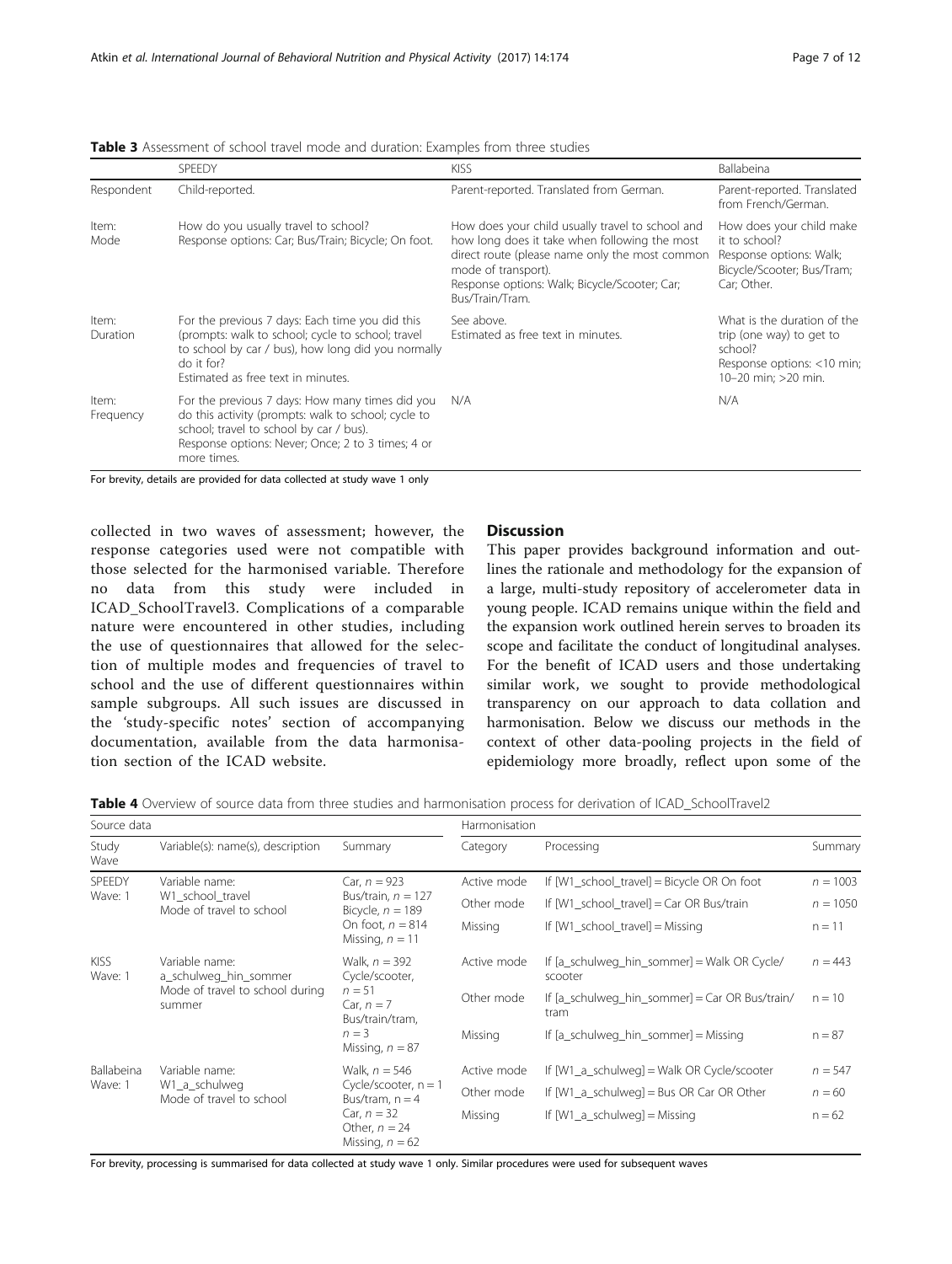| Source data            |                                                                                                                              |                                                                                                                                                                                                                                                                                                       | Harmonisation                                                                                                                                                                                                                                       |                                                                    |            |  |
|------------------------|------------------------------------------------------------------------------------------------------------------------------|-------------------------------------------------------------------------------------------------------------------------------------------------------------------------------------------------------------------------------------------------------------------------------------------------------|-----------------------------------------------------------------------------------------------------------------------------------------------------------------------------------------------------------------------------------------------------|--------------------------------------------------------------------|------------|--|
| Study<br>Wave          | Variable(s): name(s), description                                                                                            | Summary                                                                                                                                                                                                                                                                                               | Category                                                                                                                                                                                                                                            | Processing                                                         | Summary    |  |
| SPEEDY*<br>Wave: 1     | Variable names:<br>W1 a2acthrs clean                                                                                         | Continuous variables.<br>Duration when walking in<br>minutes per day<br>Mean: 12.7<br>Median: 10<br>25th percentile: 5<br>75th percentile: 15<br>Range: 0, 60<br>Duration when cycling in<br>minutes per day<br>Mean: 11.2<br>Median: 10<br>25th percentile: 5<br>75th percentile: 15<br>Range: 0, 60 | Less than<br>5 min                                                                                                                                                                                                                                  | If duration of walking or cycling $\leq$ =5                        | $n = 356$  |  |
|                        | W1 a2actmins clean<br>W1 a3acthrs clean<br>W1_a3actmins_clean<br>Duration of journey<br>when walking or<br>cycling to school |                                                                                                                                                                                                                                                                                                       | $6-15$ min                                                                                                                                                                                                                                          | If duration of walking or cycling $= 6 - 15$<br>(inclusive)        | $n = 432$  |  |
|                        |                                                                                                                              |                                                                                                                                                                                                                                                                                                       | $15 \text{ min}$                                                                                                                                                                                                                                    | More than If duration of walking or cycling $>15$                  | $n = 193$  |  |
|                        |                                                                                                                              |                                                                                                                                                                                                                                                                                                       | Missing                                                                                                                                                                                                                                             |                                                                    | $n = 1083$ |  |
| <b>KISS</b><br>Wave: 1 | Variable name:<br>a_schulweg_hin_sommer_time<br>Duration of journey to school                                                | Continuous variable.<br>Duration in minutes<br>per day:<br>Mean: 9.9<br>Median: 10<br>25th percentile: 5<br>75th percentile: 15<br>Range: 1, 30<br>Missing, $n = 88$                                                                                                                                  | Less than<br>5 min                                                                                                                                                                                                                                  | If $[a_s$ chulweg_hin_sommer_time] < $=$ 5                         | $n = 153$  |  |
|                        |                                                                                                                              |                                                                                                                                                                                                                                                                                                       | $6-15$ min                                                                                                                                                                                                                                          | If $[a_s$ chulweg_hin_sommer_time] = 6-15 $n = 249$<br>(inclusive) |            |  |
|                        |                                                                                                                              |                                                                                                                                                                                                                                                                                                       | $15 \text{ min}$                                                                                                                                                                                                                                    | More than If [a_schulweg_hin_sommer_time] >15                      | $n = 50$   |  |
|                        |                                                                                                                              |                                                                                                                                                                                                                                                                                                       | Missing                                                                                                                                                                                                                                             | If [a_schulweg_hin_sommer_time]<br>$=$ Missing                     | $n = 88$   |  |
| Ballabeina<br>Wave: 1  | Variable name:<br>W1_a_langeweg<br>Duration of journey to school                                                             | Categorical variable:<br><10 min, $n = 514$<br>10-20 min, $n = 82$<br>$>20$ min, $n = 10$<br>Missing, $n = 63$                                                                                                                                                                                        | Response categories for this study captured different duration<br>boundaries to those of the harmonised variable and could<br>not be suitably collapsed or otherwise matched. Therefore,<br>this study was not included in the harmonised variable. |                                                                    |            |  |

<span id="page-7-0"></span>Table 5 Overview of source data from three studies and harmonisation process for derivation of ICAD\_SchoolTravel3

For brevity, processing is summarised for data collected at study wave 1 only. Similar procedures were used for subsequent waves. \*The SPEEDY questionnaire did not allow for separate estimation of journey duration amongst those who travelled by bus/train or car to school. Therefore, only participants who indicated walk or cycle as their mode of travel were included in his variable

challenges encountered and consider future directions for ICAD.

Logistical and methodological challenges of data pooling ICAD is a large multi-partner, multi-country collaboration and is, therefore, subject to the same challenges of any such project, be it data pooling, primary data collection or otherwise. These include managing conflicting priorities amongst partners, maintaining effective and timely lines of communication, and managing large volumes of data. The ICAD approach to data pooling entailed submission of data to a single institution, with all subsequent data management, cataloguing and harmonisation undertaken by the Working Group. This approach was adopted to minimise the burden on individual partners and thus maximise their engagement with the project, but this placed significant burden on the Working Group. Some of the studies included in ICAD are historic or little used outside of the ICAD context, therefore there were sometimes challenges in obtaining information on the collection or derivation of particular variables. This limited the completeness of information that could be provided in the data dictionary for these studies.

As a data pooling methodology, collation into a centralised repository, as implemented in ICAD, is advantageous as it allows data to be analysed at the individual-level. [\[18](#page-10-0)] However, ethical issues and concerns over confidentiality and protection of intellectual property limit the application of this method and may dissuade, or even preclude, participation of some studies in projects of this kind. [\[22](#page-10-0), [25, 26](#page-11-0)] Alternatives to centralised pooling, which allow study data to be retained within the host institution, may be more consistent with ethical requirements for some studies and help to allay fears over data security and confidentiality. In such cases, study-specific analyses may be undertaken by each study team, following an analysis plan prepared by the lead investigators. Study-level estimates are then submitted to the lead investigator where they are combined by meta-analysis. This approach, commonly used in genetic epidemiology, is potentially burdensome for each study investigator, as they are responsible for data harmonisation and analysis. Another option is to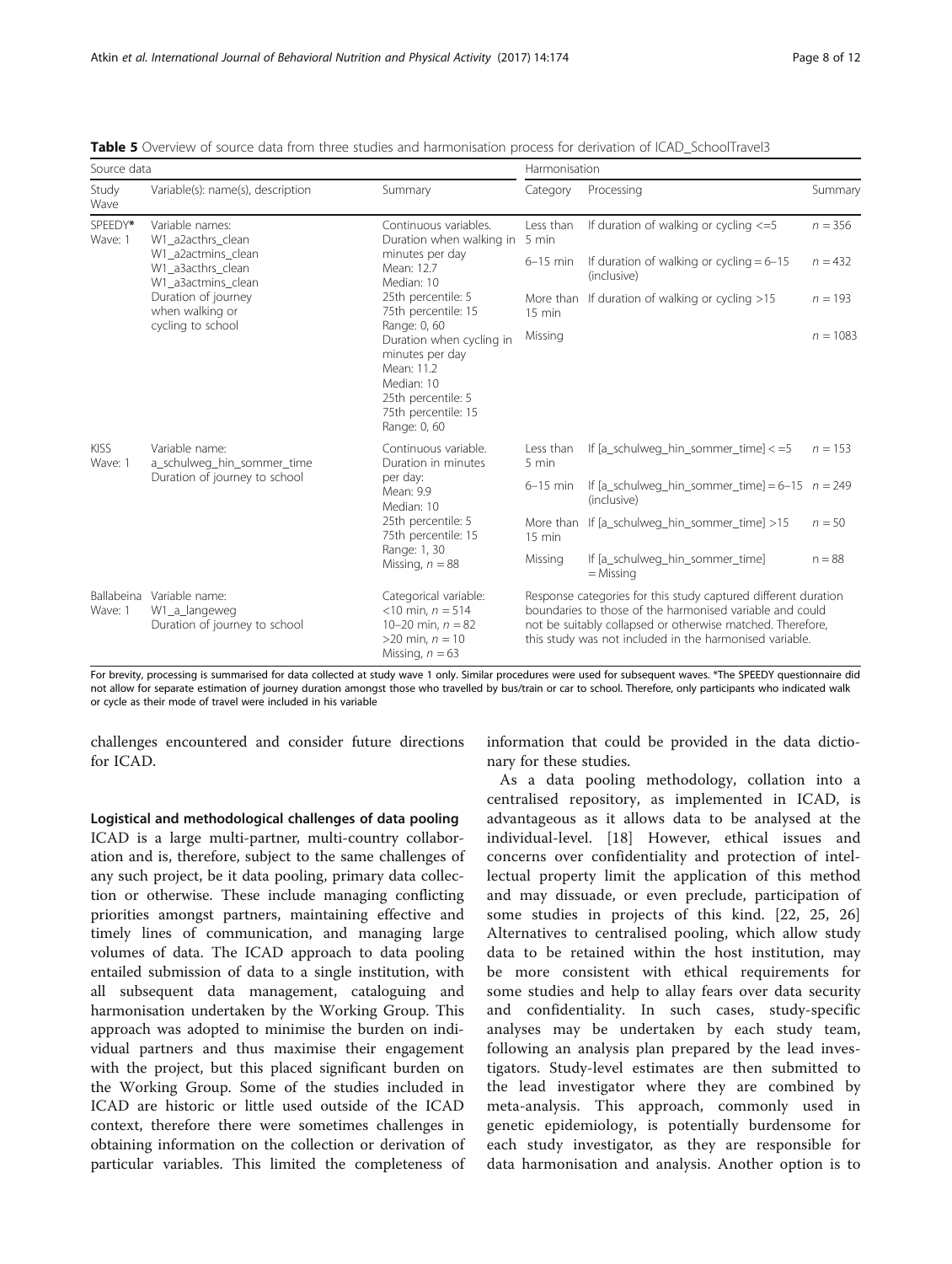use a federated infrastructure, which allows for analysis at the individual level, undertaken by the lead investigator, whilst data are retained on local servers. [[22, 23,](#page-10-0) [25](#page-11-0), [26\]](#page-11-0) This is achieved by the parallel analysis of individual study data, co-ordinated from a central computer over a secure internet connection (HTTPS). This approach represents perhaps the best combination of analytical flexibility and compliance with ethical and confidentiality issues currently available, though it requires a relatively complex technological infrastructure compared to other methods and is still under development. However, given its numerous advantages, elements of the federated approach may be appropriate for inclusion in future iterations of ICAD.

# Data harmonisation

A growing body of literature is emerging that deals with the ethical, methodological and technological issues that arise from data pooling and retrospective data harmonisation. [\[19](#page-10-0), [21, 22](#page-10-0), [29](#page-11-0)] A primary limitation of much previous work of this nature was a lack of methodological clarity, an issue which we have sought to address directly through this paper and related material on the ICAD website. For our initial data release of an expanded ICAD, we focussed on a subset of core variables for harmonisation and sought input from a range of subject experts. This proved extremely valuable with numerous amendments or additions made as a result of their feedback. Nonetheless, we recognise that others may contest the format or content of existing harmonised variables. Accordingly, we are keen to support other researchers in deriving their own harmonised variables and have developed a secure platform through which they can access raw study-level data to facilitate this. This system can also be used to create harmonised variables for the many constructs not currently included in the database, such as dietary behaviours and characteristics of the home and family. We have prepared a guidance document and template form to allow users to record the process of deriving new harmonised variables; this will be published and new variables uploaded to the database for further use.

#### Future directions

To this point, work to expand ICAD has focussed upon collating more data from existing partners. As we consider further developments in the years to come, one avenue would be to recruit new partners into the consortium. Indeed our initial plans for expanding ICAD included the recruitment of new studies but as the project progressed it became apparent that this would not be possible within our preferred timeline and staffing capacity and this phase was put on hold. Upon release of the new database, discussions concerning the

recruitment of new partners into ICAD will be reinstated. This discussion will include consideration of the scientific value of establishing new partnerships and how new studies would be identified and prioritised for inclusion, taking account of population representation (e.g. particular age groups, representation of low and middle-income countries) amongst other things. In addition, developments in activity assessment (such as wrist-based monitoring and the collection of raw acceleration data) mean there is a need to consider whether and how to incorporate studies that used other devices and/or body placements. This point notwithstanding, there remains a large number of existing studies that used methods compatible with ICAD (e.g. Actigraph, waist-worn monitors) that may be valuable additions to the database. Any future plans to expand ICAD would also require careful reflection on the administrative and technological approach to data collation and harmonisation, acknowledging the need to distribute the burden of work equitably amongst study personnel, ICAD users, the Working Group and support staff. There may be value in exploring other approaches to data storage and the steps that can be taken to facilitate accessible and efficient data harmonisation and analysis by ICAD users. We welcome expressions of interest from principal investigators interested in joining ICAD and insights from a methodological or technological perspective that would feed into our discussions on this topic.

#### Strengths and limitations

Through this paper and material posted on the ICAD website, we have described our methods of harmonising data from multiple studies on the correlates of physical activity in young people. In so doing, we sought to address a well-recognised limitation of much previous work of this nature; that is, a lack of transparency in data processing and harmonisation. [[19\]](#page-10-0) We undertook extensive data cataloguing at the study-level and of harmonised variables, enabling ICAD users and the wider research community to fully understand the data available for analysis and to enable them to derive new harmonised variables where necessary. The format and content of existing variables was determined iteratively, with input from the ICAD Steering Committee and invited subject experts. The following limitations are acknowledged. Firstly, the burden of data preparation and cataloguing (for both accelerometer and nonaccelerometer data) fell heavily on the ICAD Working Group. Whilst beneficial in terms of consistency and partner engagement, this model would not be sustainable in future developments of the database and alternative approaches, such as requesting that partners undertake some of this preparatory work themselves, will need to be explored. We also acknowledge that despite our rigorous approach to data harmonisation, these decisions are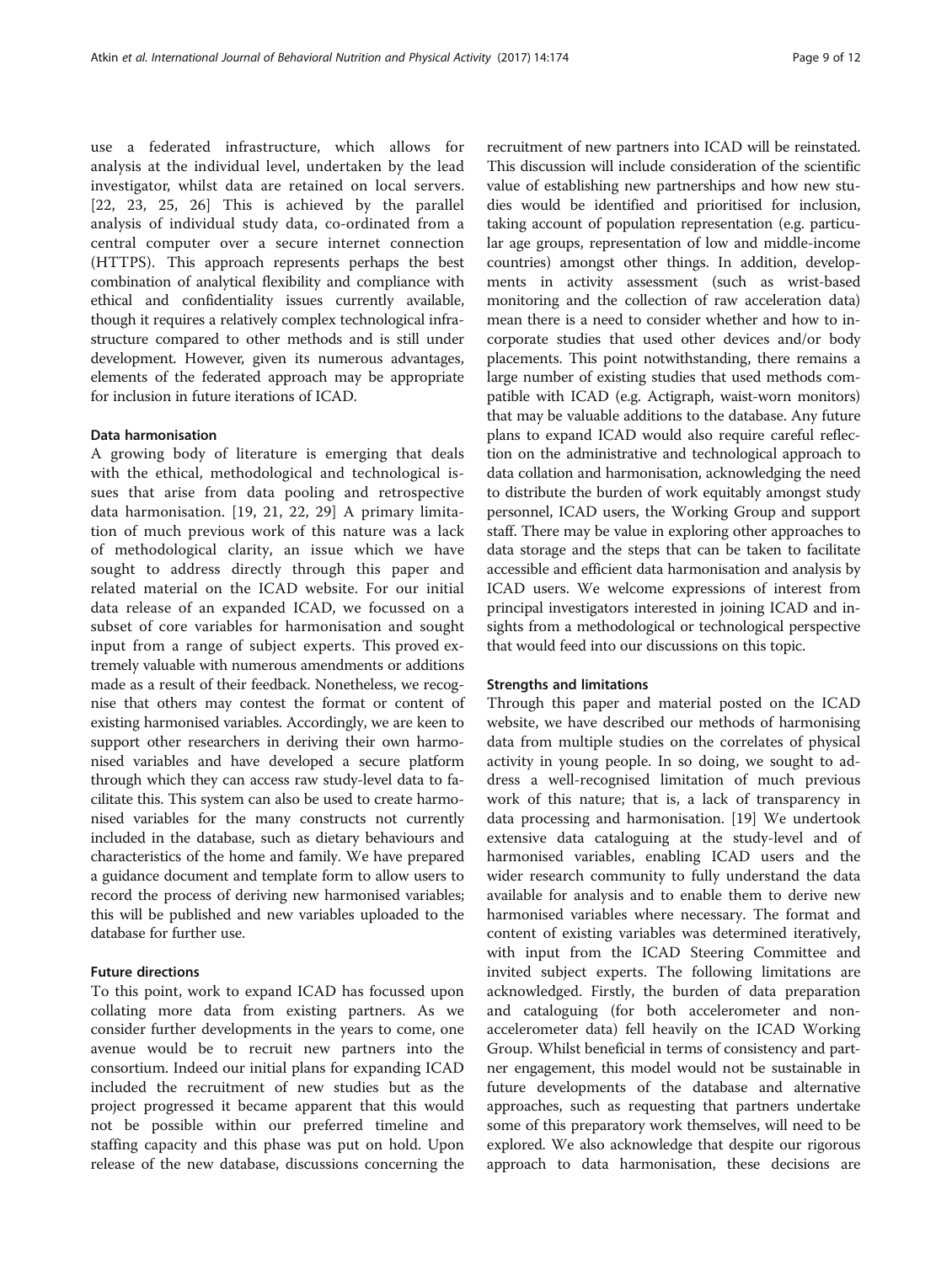subjective and other researchers may disagree with the content of existing variables. In such cases, under secure data conditions, we will enable researchers to access study-level data, allowing them to create new harmonised variables to their preferred specification.

ICAD is currently the largest existing repository of accelerometer data in young people, with data available for approximately 30,000 individuals between the ages of 3 and 18 years. The expanded database includes longitudinal physical activity data from 13 studies, greatly improving its capacity for the conduct of longitudinal analyses relative to its predecessor. Alongside the accelerometer data, information is available for a range of demographic, anthropometric, metabolic, behavioural and environmental characteristics. Limitations of ICAD include the relative under-representation of certain age groups (<8 years) and participants from low- and middle-income countries. The majority of partner studies do not comprise nationally representative samples, thus findings of physical activity prevalence for example, should be generalised with caution. Lastly, although every effort was made to obtain information on study protocols and instrumentation, we were unable to capture any verbal instructions or guidance provided to participants by the data collection teams at the point of assessment. Such instructions, however, are likely to have been uniform within each study and of minimal influence of participant responses.

#### Recommendations

Herein we provide general recommendations to facilitate the process of pooling and harmonising epidemiological data. These will likely be relevant to a range of research settings, beyond the specific population and topic addressed in this paper.

- 1. Consider the potential for data sharing at the point of project initiation and, where appropriate, request support from funders to facilitate this.
- 2. Ensure that participants are informed of, and consent to, the possibility of their data being used beyond the original study.
- 3. Potential for data sharing and harmonisation may inform instrument selection and application. High resolution data are more amenable to retrospective harmonisation than low resolution data.
- 4. Establish structured and transparent data management processes. Include data management expertise in the project team and, where possible, retain for the entire duration of the project.
- 5. Ensure that study administration is detailed and complete. This may include a protocol of recruitment and measurement procedures, and the preparation of 'standard operating procedures'

(SOPs), data dictionaries and syntax libraries of data management and cleaning processes.

6. Data pooling terms and conditions should be outlined in formal data sharing and user agreements, and agreed by all partners.

# Conclusion

The ICAD expansion project demonstrates that largescale pooling of data related to young people's physical activity, and its associated correlates and health outcomes, is feasible. A rigorous and transparent process of retrospective data harmonisation facilitates the conduct of pooled analyses. This work has greatly enhanced capacity for the conduct of longitudinal analyses and exploration of the determinants of physical activity across childhood and adolescence in ICAD. Details of our methodology for data collation and harmonisation are provided to assist those undertaking similar projects, aid the analysis and interpretation of data and facilitate widespread use of this resource.

#### Acknowledgements

We would like to thank all participants and funders of the original studies that contributed data to ICAD. The ICAD Collaborators include: Prof LB Andersen, Department of Teacher Education and Sport, Western Norwegian University of Applied Sciences, Sogndal, Norway (Copenhagen School Child Intervention Study (CoSCIS)); Prof S Anderssen, Norwegian School for Sport Science, Oslo, Norway (European Youth Heart Study (EYHS), Norway); Dr. AJ Atkin, School of Health Sciences, University of East Anglia, Norwich, UK; Prof G Cardon, Department of Movement and Sports Sciences, Ghent University, Belgium (Belgium Pre-School Study); Centers for Disease Control and Prevention (CDC), National Center for Health Statistics (NCHS), Hyattsville, MD USA (National Health and Nutrition Examination Survey (NHANES)); Dr. R Davey, Centre for Research and Action in Public Health, University of Canberra, Australia (Children's Health and Activity Monitoring for Schools (CHAMPS)); Prof U Ekelund, Norwegian School of Sport Sciences, Oslo, Norway; Dr. DW Esliger, School of Sports, Exercise and Health Sciences, Loughborough University, UK; Dr. P Hallal, Postgraduate Program in Epidemiology, Federal University of Pelotas, Brazil (1993 Pelotas Birth Cohort); Dr. BH Hansen, Norwegian School of Sport Sciences, Oslo, Norway; Prof KF Janz, Department of Health and Human Physiology, Department of Epidemiology, University of Iowa, Iowa City, US (Iowa Bone Development Study); Prof S Kriemler, Epidemiology, Biostatistics and Prevention Institute, University of Zürich, Switzerland (Kinder-Sportstudie (KISS)); Dr. N Møller, University of Southern Denmark, Odense, Denmark (European Youth Heart Study (EYHS), Denmark); Ms. L Molloy, School of Social and Community Medicine, University of Bristol, UK (Avon Longitudinal Study of Parents and Children (ALSPAC)); Dr. A Page, Centre for Exercise, Nutrition and Health Sciences, University of Bristol, UK (Personal and Environmental Associations with Children's Health (PEACH)); Prof R Pate, Department of Exercise Science, University of South Carolina, Columbia, US (Physical Activity in Pre-school Children (CHAMPS-US) and Project Trial of Activity for Adolescent Girls (Project TAAG)); Dr. JJ Puder, Service of Endocrinology, Diabetes and Metabolism & Service of Pediatric Endocrinology, Diabetology and Obesity, Lausanne University Hospital, Lausanne, Switzerland (Ballabeina Study); Prof J Reilly, Physical Activity for Health Group, School of Psychological Sciences and Health, University of Strathclyde, Glasgow, UK (Movement and Activity Glasgow Intervention in Children (MAGIC)); Prof J Salmon, School of Exercise and Nutrition Sciences, Deakin University, Melbourne, Australia (Children Living in Active Neigbourhoods (CLAN)); Prof LB Sardinha, Exercise and Health Laboratory, Faculty of Human Movement, Universidade de Lisboa, Lisbon, Portugal (European Youth Heart Study (EYHS), Portugal); Dr. LB Sherar, School of Sports, Exercise and Health Sciences, Loughborough University, UK; Dr. A Timperio, Centre for Physical Activity and Nutrition Research, Deakin University Melbourne, Australia (Healthy Eating and Play Study (HEAPS)); Dr. EMF van Sluijs, MRC Epidemiology Unit & Centre for Diet and Activity Research, University of Cambridge, UK (Sport, Physical activity and Eating behaviour: Environmental Determinants in Young people (SPEEDY).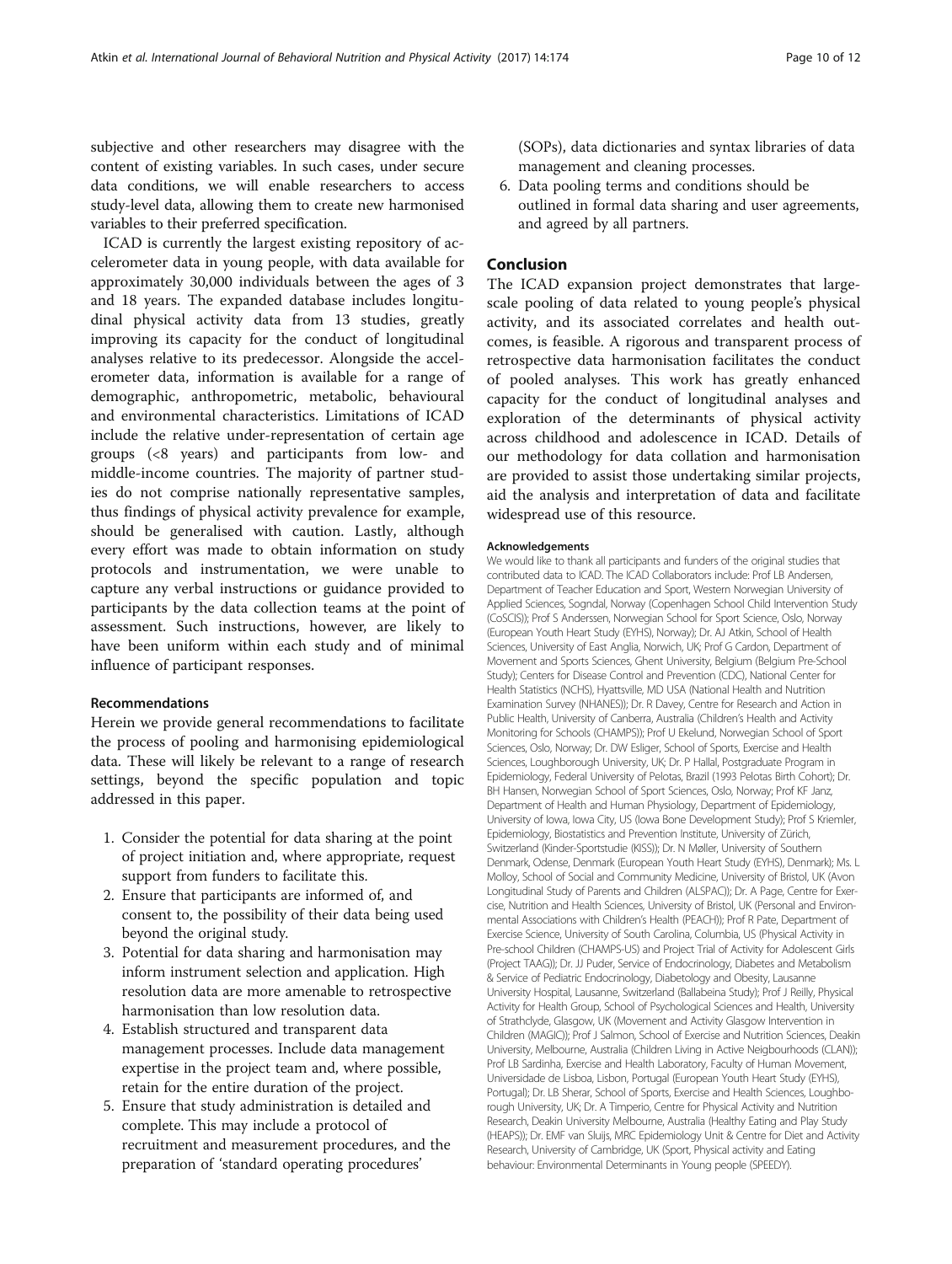#### <span id="page-10-0"></span>Funding

The pooling of the data was funded through a grant from the National Prevention Research Initiative (Grant Number: G0701877) [\(http://](http://www.mrc.ac.uk/research/initiatives/national-prevention-research-initiative-npri) [www.mrc.ac.uk/research/initiatives/national-prevention-research-initiative](http://www.mrc.ac.uk/research/initiatives/national-prevention-research-initiative-npri)[npri/](http://www.mrc.ac.uk/research/initiatives/national-prevention-research-initiative-npri)). The funding partners relevant to this award are: British Heart Foundation; Cancer Research UK; Department of Health; Diabetes UK; Economic and Social Research Council; Medical Research Council; Research and Development Office for the Northern Ireland Health and Social Services; Chief Scientist Office; Scottish Executive Health Department; The Stroke Association; Welsh Assembly Government and World Cancer Research Fund. This work was additionally supported by the Medical Research Council [MC\_UU\_12015/3; MC\_UU\_12015/7], The Research Council of Norway (249,932/F20), Bristol University, Loughborough University and the Norwegian School of Sport Sciences. The work of Andrew J Atkin and Esther M F van Sluijs was supported, wholly or in part, by the Centre for Diet and Activity Research (CEDAR), a UKCRC Public Health Research Centre of Excellence (RES-590-28-0002). Funding from the British Heart Foundation, Department of Health, Economic and Social Research Council, Medical Research Council, and the Wellcome Trust, under the auspices of the UK Clinical Research Collaboration, is gratefully acknowledged. The work of Esther MF van Sluijs was supported by the Medical Research Council (MC\_UU\_12015/7).

#### Availability of data and materials

The data that support the findings of this study are available from MRC Epidemiology Unit, Cambridge but restrictions apply to the availability of these data, which were used under license for the current study, and so are not publicly available. Data are however available from the authors upon reasonable request and with permission of MRC Epidemiology Unit, Cambridge.

#### Authors' contributions

AJA, UE, BHH, DWE, LBS, and EMFvS conceived the study and contributed to data acquisition, management and harmonisation. SJHB, STB, MC, SK, and JJP additionally contributed to data harmonisation. AJA drafted the manuscript and all authors provided critical review on manuscript content. All authors approved the final version of the manuscript.

#### Ethics approval and consent to participate

All studies pooled within the International Children's Accelerometry Database obtained relevant ethical approval. Participants and/or their legal guardians provided assent/consent as appropriate.

#### Consent for publication

Not applicable.

#### Competing interests

The authors declare that they have no competing interests.

#### Publisher's Note

Springer Nature remains neutral with regard to jurisdictional claims in published maps and institutional affiliations.

#### Author details

<sup>1</sup>School of Health Sciences, Faculty of Medicine and Health Sciences, University of East Anglia, Norwich Research Park, Norwich NR4 7TJ, UK. <sup>2</sup>MRC Epidemiology Unit and UKCRC Centre for Diet and Activity Research (CEDAR), University of Cambridge School of Clinical Medicine, Institute of Metabolic Science, Cambridge Biomedical Campus, Cambridge, UK. <sup>3</sup>Institute for Resilient Regions, University of Southern Queensland, Springfield, QLD, Australia. <sup>4</sup> Pennington Biomedical Research Center, Baton Rouge, LA, USA.<br><sup>5</sup> Department of Public and Occupational Hoalth, Amsterdam Public Hoalth Department of Public and Occupational Health, Amsterdam Public Health research institute, VU University Medical Center, Amsterdam, Netherlands. 6 Department of Sport Science, Norwegian School of Sport Sciences, Oslo, Norway. <sup>7</sup>National Centre for Sport and Exercise Medicine, School of Sport, Exercise and Health SciencesLoughborough University, Loughborough, UK. 8 Epidemiology, Biostatistics and Prevention Institute, University of Zurich, Zurich, Switzerland. <sup>9</sup>Service of Endocrinology, Diabetes and Metabolism & Service of Pediatric Endocrinology, Diabetology and Obesity, Lausanne University Hospital, Lausanne, Switzerland.

#### Received: 11 July 2017 Accepted: 7 December 2017 Published online: 20 December 2017

#### References

- 1. Gallacher JEJ. The case for large scale fungible cohorts. Eur J Pub Health. 2007;17:548–9.
- 2. Burton PR, Hansell AL, Fortier I, Manolio TA, Khoury MJ, Little J, et al. Size matters: just how BIG is BIG?: quantifying realistic sample size requirements for human genome epidemiology. Int J Epidemiol. 2009;38:263–73.
- 3. Thompson A. Thinking big: large-scale collaborative research in observational epidemiology. Eur J Epidemiol. 2009;24:727–31.
- 4. Wong M, Day N, Luan J, Chan K, Wareham N. The detection of geneenvironment interaction for continuous traits: should we deal with measurement error by bigger studies or better measurement? Int J Epidemiol. 2003;32:51–7.
- 5. Poitras VJ, Gray CE, Borghese MM, Carson V, Chaput J-P, Janssen I, et al. Systematic review of the relationships between objectively measured physical activity and health indicators in school-aged children and youth. Appl Physiol Nutr Metab. 2016;41:S197–239.
- 6. Ekelund U, Luan J, Sherar LB, Esliger DW, Griew P, Cooper A. Moderate to vigorous physical activity and sedentary time and cardiometabolic risk factors in children and adolescents. JAMA. 2012;307:704–12.
- 7. Bauman AE, Reis RS, Sallis JF, Wells JC, Loos RJF, Martin BW. Correlates of physical activity: why are some people physically active and others not? Lancet. 2012;380:258–71.
- 8. Atkin AJ, van Sluijs EMF, Dollman J, Taylor WC, Stanley RM. Identifying correlates and determinants of physical activity in youth: how can we advance the field? Prev Med. 2016;87:167–9.
- 9. Collins R. What makes UK Biobank special? Lancet. 2012:1173–4.
- 10. Peakman TC, Elliott P. The UK biobank sample handling and storage validation studies. Int J Epidemiol. 2008;37:i2–6.
- 11. Chen Z, Lee L, Chen J, Collins R, Wu F, Guo Y, et al. Cohort profile: the Kadoorie study of chronic disease in China (KSCDC). Int J Epidemiol. 2005;34:1243–9.
- 12. Chen Z, Chen J, Collins R, Guo Y, Peto R, Wu F, et al. China Kadoorie biobank of 0.5 million people: survey methods, baseline characteristics and long-term follow-up. Int J Epidemiol. 2011;40:1652–66.
- 13. Pearson H, Massive UK. Baby study cancelled. Nature. 2015;526:620–1.
- 14. McCarthy MUS. Cancels plan to study 100 000 children from "womb" to age 21. BMJ. 2014;349
- 15. Riddoch C, Edwards D, Page A, Froberg K, Anderssen SA, Wedderkopp N, et al. The European youth heart study-cardiovascular disease risk factors in children: rationale, aims, study design, and validation of methods. J Phys Act Health. 2005;2:115–29.
- 16. Katzmarzyk PT, Barreira TV, Broyles ST, Champagne CM, Chaput J-P, Fogelholm M, et al. The international study of childhood obesity, lifestyle and the environment (ISCOLE): design and methods. BMC Public Health. 2013;13:900.
- 17. van Stralen MM, te Velde SJ, Singh AS, De Bourdeaudhuij I, Martens MK, van der Sluis M, et al. EuropeaN Energy balance research to prevent excessive weight gain among youth (ENERGY) project: design and methodology of the ENERGY cross-sectional survey. BMC Public Health. 2011;11:65.
- 18. Riley RD, Lambert PC, Abo-Zaid G. Meta-analysis of individual participant data: rationale, conduct, and reporting. BMJ. 2010;340:c221.
- 19. Fortier I, Raina P, Van den Heuvel ER, Griffith LE, Craig C, Saliba M, et al. Maelstrom research guidelines for rigorous retrospective data harmonization. Int J Epidemiol. 2017;46:103–5.
- 20. Ridgway CL, Brage S, Sharp SJ, Corder K, Westgate KL, van Sluijs EM, et al. Does birth weight influence physical activity in youth? A combined analysis of four studies using objectively measured physical activity. PLoS One. 2011;6:e16125.
- 21. Lakerveld J, Loyen A, Ling FCM, De Craemer M, van der Ploeg HP, O'Gorman DJ, et al. Identifying and sharing data for secondary data analysis of physical activity, sedentary behaviour and their determinants across the life course in Europe: general principles and an example from DEDIPAC. BMJ Open. 2017;7:e017489.
- 22. Gaye A, Marcon Y, Isaeva J, LaFlamme P, Turner A, Jones EM, et al. DataSHIELD: taking the analysis to the data, not the data to the analysis. Int J Epidemiol. 2014;43:1929–44.
- 23. Doiron D, Burton P, Marcon Y, Gaye A, Wolffenbuttel BHR, Perola M, et al. Data harmonization and federated analysis of population-based studies: the BioSHaRE project. Emerg Themes Epidemiol. 2013;10:12.